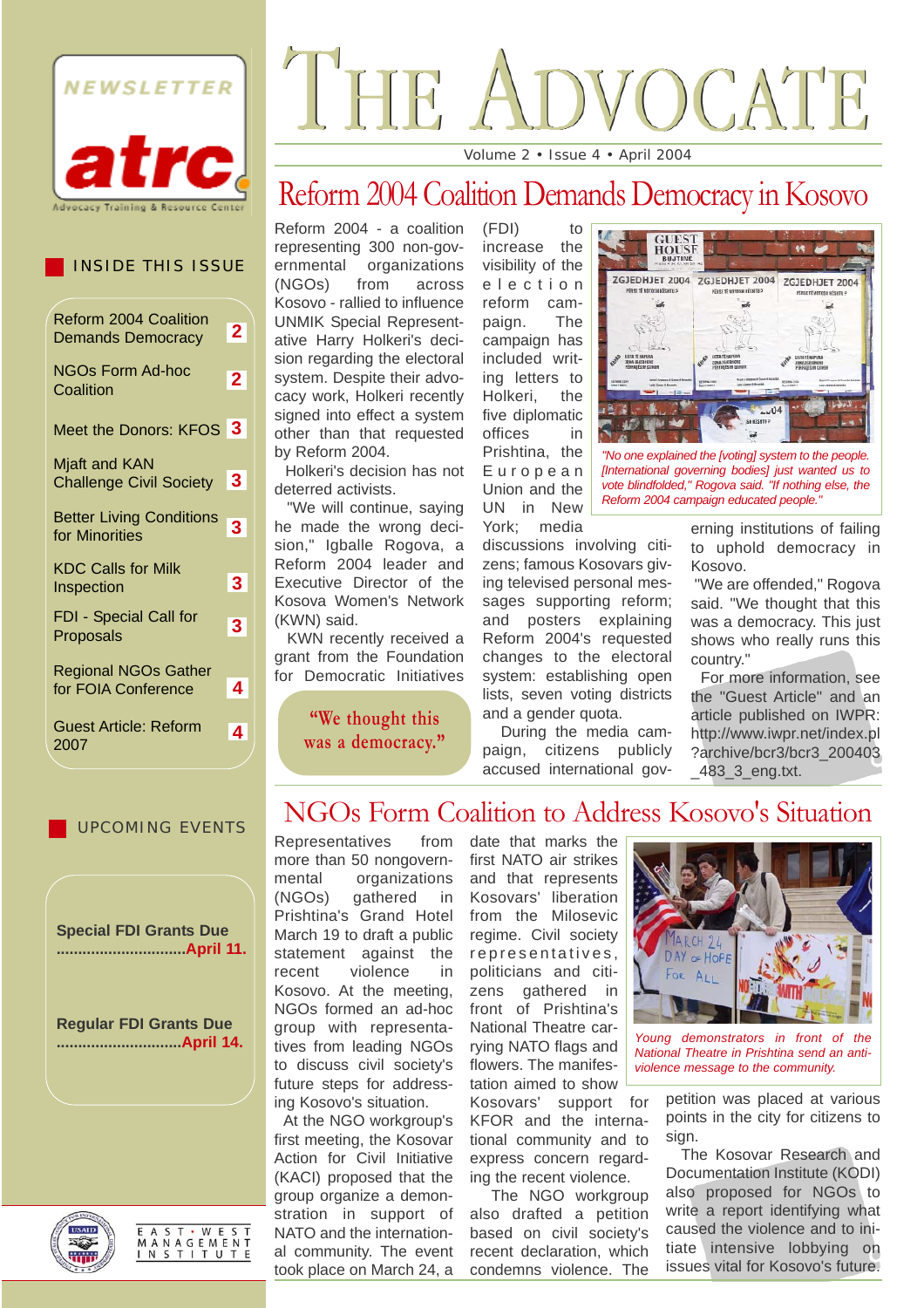Volume 2 • Issue 4 • Page 2



EWSLETTER

**"The penalty that good men pay for not being interested in politics is to be governed by men worse than themselves." -- Plato**

#### **Meet the donors: KFOS**

ATRC hosted the Kosovo Foundation for Open Society (KFOS) at their Meet the Donors program this month.

Currently, KFOS encourages NGOs to apply to its East-East program, which supports cooperation among Eastern European organizations, for participation in regional conferences, networks and joint projects.

KFOS is redesigning its strategy to implement its own programs. When KFOS seeks implementing partners, it usually selects NGOs it has worked with before and that have high levels of performance.

One participant criticized KFOS' approach, specifically when KFOS refuses a project without providing a reason why.

"Our board does not have time to give guidelines and justifications for each proposal refused since they review around 30 proposals at every meeting" Seb Rodiqi, KFOS Program Coordinator said.

He explained the grant review procedure as follows: first, the project proposal is sent to the coordinator who invites the grant review commission depending on the amount of the grant. If it exceeds 10,000 Euros, it is forwarded to the foundation board. Proposals are considered for funding completely, partially or not at all. "We usually prioritize projects already funded by other donors," Rodiqi said.

Established in 1999 as part of the Open Society Network, KFOS supports activities that reform education, build local governing institutions, strengthen women's organizations and provide for minority programs.

Albin Kurti and Erion Veliaj, leaders of the most renowned civic movements in Kosovo and Albania, presented their work to NGO and media representatives at an ATRC public discussion on March 5th.

At the discussion, both leaders argued that citizen movements are more powerful than political parties. "By making noise, citizens show power," Kurti said. "Political parties, in fact, have no power," he added.

As leaders of civic movements, they also critiqued civil society. The public often considers civil society a well-paid occupation when in reality civil society consists of everyone and demands all citizens' involvement, they said. Both leaders challenged citizens to overcome merely complaining about societal problems and to actually act.

**"By making noise, citizens show power. Political parties, in fact, have no power."**

"Disinterest in politics and social issues in Kosovo is as tragic as when a man with a knife approaches you and you say, 'oh, no, this has nothing to do with me'," Kurti said. **Mjaft!**

**Mjaft! and KAN Civic Leaders Challenge Civil Society** 



*Mjaft and KAN representaives present their citizen initiative projects NGOs and the media.*

Mjaft!, literally translated as "Enough!", addresses citizen discouragement and apathy by involving Albanian pop and street culture. "Mjaft is a creative, infectious, instant attraction, incorporating the 'Aesthetics of action'," Veliaj explained. Mjaft! campaigns educate citizens regarding peaceful protest and address issues such as discrimination against Albanians in Greece, corruption, blood feuds and poor telecommunication system management. Today Mjaft! is a rapid reaction movement capable of

mobilizing thousands of people within a few hours. "When injustice occurs, we react. That is our mission," Veliaj said.

#### **KAN**

Kosovo Action Network (KAN) originated as part of student protests in 1997 and was reactivated in 2003. KAN functions without an organizational structure or hierarchy. KAN members work towards consensus by first identifying problems and then organizing group reactions. KAN has organized coalitions to deal with missing persons as well as an art show in the Prishtina mall.

#### **NGOs Release Publications on Transparent Procurement and Adoption**

**Epoka e Re** released a report analyzing Decan's procurement procedures at a roundtable discussion on March 11. At the presentation, NGO representatives criticized government officials for lacking transparency in the procurement process and requested that the process be opened to the public for monitoring. Officials responded that the public lacks the necessary expertise to attend procurement meetings.

In their publication, "Municipal Procurement Policies", Epoka e Re identified problems and solutions for Decan municipality's procurement process. Recom-

mendations for deterring the misuse of public funds included promulgating a law; classifying and qualifying offers; establishing an evaluation commission; improving information-sharing; establishing transparent procedures; allocating funding; clarifying tendering issues; notifying businesses of tenders; and reviewing the quality of the projects after completion.

#### **SIK Presents Child Adoption Manual**

Hida Halimi, Director of the Syndicate of Social Service by International Standards (SIK) presented SIK's latest publication "Child Adoption

According to Hague Convention 93" at an ATRC public discussion on March 15. The manual aims to treat important issues regarding adoption procedures, specifically procedures that should be followed during the adoption process. The complete document includes adoption application forms based on 'Hague Convention 93', a convention applied worldwide. The manual is a translation of the same document issued by the International Social Service in Switzerland. It was drafted by well-known justice, social work and psychology experts.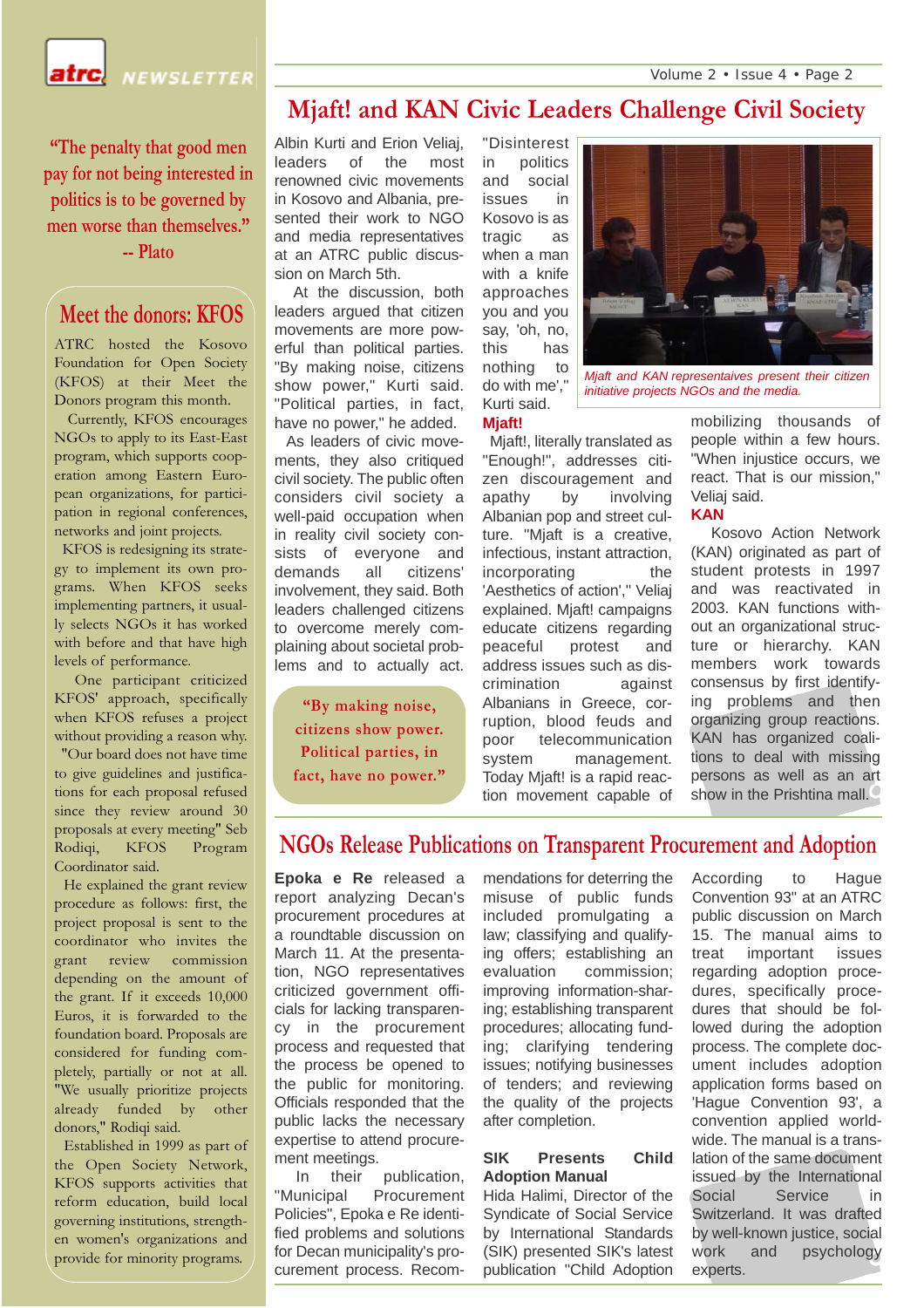Volume 2 • Issue 4 • Page 3

NEWSLETTER

#### **PRO Advocates for Better Urban Living for Minorities**

## **Special Call for Proposals!**

The KNAP/FDI Public Policy Grant Program is soliciting proposals for projects that will specifically analyze the events that led to the recent violence and that will provide concrete recommendations on how to move forward. This will include: • Analysis, strengths and weaknesses, of Kosovar governing institutions, civil society, and the media in regards to their handling of the situation; and

• Concrete recommendations on how to move forward. This should include practical and realistic steps for each respective government and for nongovernmental organizations.

Joint applications that include NGOs working with minority counterpart organizations are strongly encouraged. Unique use of media outlets will be looked upon favorably. Youth, minorities and women are encouraged to apply. The maximum grant amount is  $\epsilon$  40,000.

**Grant Applications Due April 11**

In Gjakova municipality, some minorities inhabit non-urbanized neighborhoods with minimal living conditions. Various social, economic and property issues have resulted in many problems not only for the residents of this neighborhood, but also for the city.

An increase in the number of residents in the eastern part of Gjakova, also called "The Colony", has resulted in living space shortages and bad infrastructure. The Colony, mainly populated by the Egyptian community with some Serbian and Albanian residents, has no water, sewage system, electricity or public lighting.

The only source of income is waste collection, which causes many health problems for residents. The area's isolation from other parts of the city makes it dif-

**"Living conditions in this area are appalling. Yet the local government has done nothing."**

ficult for The Colony's children to attend school. This leads to increased unemployment and minor delinquency.

**Therefore** the Peace and

Reconciliation Project (PRO) decided to advocate for local governmental structures to adopt and implement an urban solution plan for The Colony. The plan would aim to: integrate minority families; improve living conditions; and avoid the negative consequences of poor urban infrastructure.

A preliminary inspection of The Colony's living conditions by PRO staff and a group of experts showed that the neighborhood's poor hygienic-sanitary, economic and social conditions are a source of various infectious diseases that are hazardous for enclave resi-



*Gjakova's "The Colony" is a health risk for citizens.* 

dents and citizens in the surrounding territory.

"The living conditions in this area are appalling. Yet the local government has done nothing," stated Zana Haxhiavdyli, PRO Director.

PRO expects that after the project city officials will visit The Colony more frequently to perform public services. The proposed urban plan includes road construction, which will allow The Colony's children to attend school regularly. This plan will decrease delinquency and better enable the Kosovo Police Service to monitor the area, according to PRO.

# **KDC Requests Inspecition of Imported and Local Milk**

## **FDI Announces Grant Competition**

FDI invites NGOs to apply for Kosovo NGO Advocacy Project (KNAP) grants. Projects submitted jointly by advocacy and think tank/policy NGOs will be given priority. FDI strongly encourages applicants to propose innovative approaches to working with the media to increase the impact of proposed activities. Grants ranging from €4,000 to €40,000 are available for anti-corruption, policy analysis and advocacy activities. Applications are due by **April 14**. For further information and grant applications please contact FDI: **fdigjakova@hotmail.com**

KDC started a FDI-funded project to advocate for greater control over the quality of imported and locally produced milk in September 2003.

After experts conducted



*Brochures by KDC raise consumer awareness regarding health problems associated with drinking uncontrolled milk.*

surveys in various cities. they concluded that there is no sufficient quality control for milk and other products and that not all analyses are conducted according to international standards.

"Consumption of unhealthy milk represents a danger for the life and health of consumers. Therefore our institutions have an obligation to control the quality of imported and local milk," Bajram Morina, KDC Program Manager said.

This project aims to raise awareness among the relevant institutions so that they can control the quality of imported and local milk, protect the health of milk consumers, raise awareness among consumers and

exercise quality control at the borders where milk is imported. KDC also expects to draft a law on food consumption and to establish a National Agency for inspecting food product quality.

KDC has held roundtables to discuss the role of an inspection body and current problems faced by milk producers and processors in Kosovo. Food experts, representatives from the Ministry of Agriculture, Controlling Institutes, Biotechnical Institute in Peja, National Institute and Agriculture Faculty attended. Recommendations compiled during KDC activities will be forwarded to the Ministry of Agriculture for further steps.